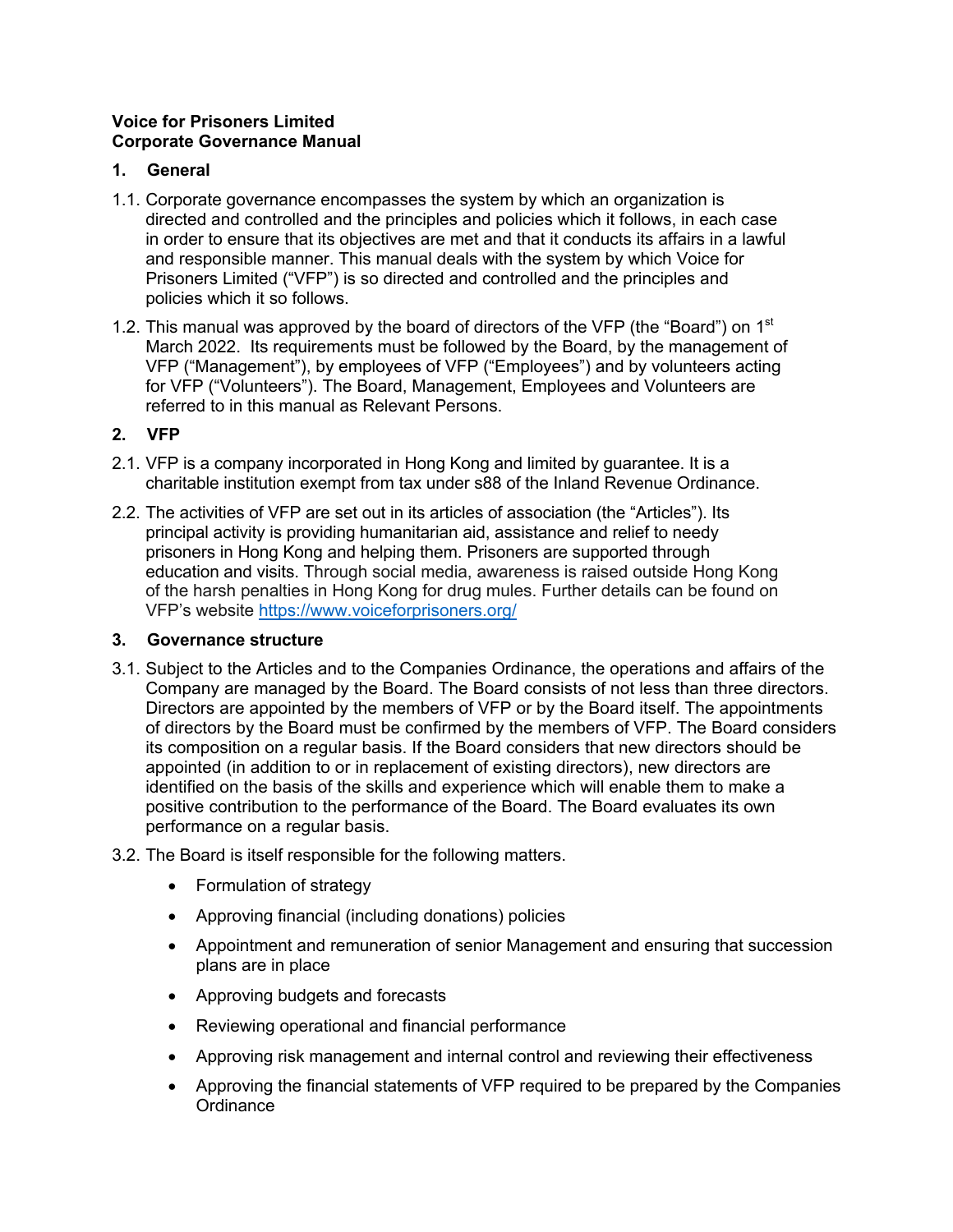- 3.3. The Board delegates to Management (who may include directors) responsibility for the day to day operations of VFP.
- 3.4. The Board appoints a chairman from among its members. The chairman is responsible for the following matters.
	- Leadership of the Board
	- Setting the agenda for meetings of the Board (including matters which other directors ask to be discussed at meetings of the Board)
	- Ensuring that the directors are properly briefed (including by receipt of regular reports on operational and financial performance)
	- Facilitating contributions from other directors and constructive dialogue and relations between them and obtaining consensus among them.
- 3.5. The Board meets not less than three times per year. A typical agenda includes the following items.
	- Review of the operational and financial performance and outlook of the Organisation
	- Review of the longer term financial and operational plans of the Organisation
	- Discussion of the strategy of the Organisation
	- Presentation of papers to support decisions requiring approval by the Board
	- Declarations of interest.
- 3.6. A director takes minutes of meetings of the Board and makes them available, with supporting papers, to the members of the Board. The minutes record matters considered by the Board, decisions reached, and concerns raised by and dissenting views of members of the Board.

## **4. Law and ethics**

- 4.1. VFP is committed to operating in accordance with the law and with integrity and fairness. Relevant Persons must comply with applicable legal requirements and must maintain the highest standards of professionalism in their dealings with other persons (including each other).
- 4.2. A conflict of interest arises where a Relevant Person's private interests interfere with the discharge of his duties to VFP. VFP is committed to conducting its operations without conflicts of interest. Relevant Persons must avoid situations which may lead to an actual or perceived conflict of interest. In particular, they must not enter into any contracts (except employment contracts) or dealings with VFP or be interested in any company which enters into any such contracts or dealings.

## **5. Bribery and corruption**

- 5.1. Bribery and corruption hinder economic, social and political development and progress. Breach of anti-corruption laws is a serious offence and may expose VFP to significant fines and other penalties, and Relevant Persons to imprisonment. Even the appearance of a breach of anti-corruption laws can cause very significant damage to the reputation of VFP.
- 5.2. All Relevant Persons must comply with the anti-corruption laws to which they are subject (including the Prevention of Bribery Ordinance) and must comply with the following standards of behaviour.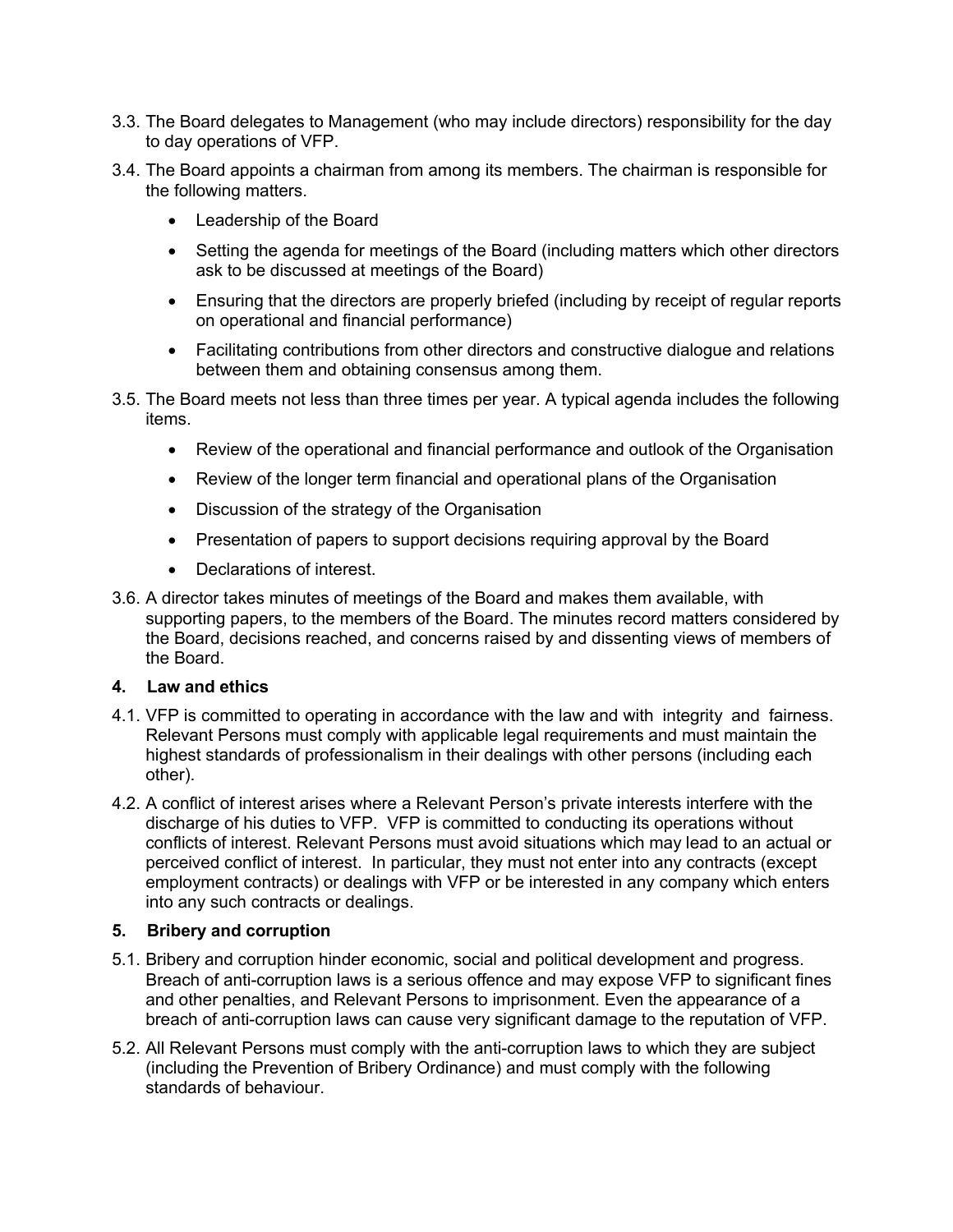- Relevant Persons must not, directly or indirectly (for example through an agent), offer any advantages to or accept any advantages from any government official or any person who has dealings with VFP. However, Relevant Persons are allowed to accept, but not solicit, promotional gifts of nominal value or gifts of a nominal value given on festive occasions.
- Relevant Persons must report to a member of the Board any request for an advantage.
- Relevant Persons must not accept lavish or frequent entertainment from or offer such entertainment to any government official or any person who has dealings with VFP.

## **6. Money laundering**

- 6.1. Money laundering is the process of disguising (or cleaning) money arising from criminal activity (dirty money) so as to conceal its criminal origins. Under Hong Kong's money laundering laws, it is an offence to deal with the proceeds of an indictable criminal offence (including an offence under the National Security Law). There is a statutory duty to report knowledge or suspicion of money laundering to an authorized officer. Breach of that duty is itself an offence. So is disclosing the fact that such a report has been made in a manner likely to prejudice an investigation by law enforcement. Separately under the National Security Law, a person must report to law enforcement if the person knows or suspects that property is offence related property under the National Security Law. Such property includes property owned by persons arrested or charged under the National Security Law.
- 6.2. VFP is committed to doing what it takes to avoid VFP being involved in money laundering and, in particular, to avoid the commission of money laundering offences by itself or Relevant Persons.
- 6.3. VFP is dependent on donations. The principal money laundering risk to which VFP is exposed is acceptance of donations which are the proceeds of crime. This is because such acceptance falls within the definition of dealing with such proceeds. Appropriate due diligence should therefore be undertaken before acceptance of donations. The due diligence should be risk based. It is not practicable to perform due diligence on small donations. But anonymous donations of more than HK\$50,000 should not be accepted and the following steps should be taken before acceptance of donations (where the donors are not anonymous) of more than HK\$100,000.
	- If the donor is an individual, a copy of the individual's passport or other identity document should be obtained.
	- If the donor is a company or another entity which is not an individual, a copy of its certificate of incorporation (or equivalent document) should be obtained, with copies of the passport or other identity documents of each individual who has a beneficial interest in the Company or other entity of more than 20%.
	- Checks should be made on the individuals referred to in the foregoing bullet points. Normally, these can be restricted to information in the public domain, for example on the internet or through searching publicly available sanctions databases. Where donations are particularly large and there is limited relevant public information available, it may be appropriate to commission outside investigation.
	- If the foregoing steps cause VFP or any Relevant Person to know or suspect that the donation is the proceeds of crime or offence related property under the National Security Law, the donation should not be accepted and a report should be made in accordance with the relevant statutory requirements.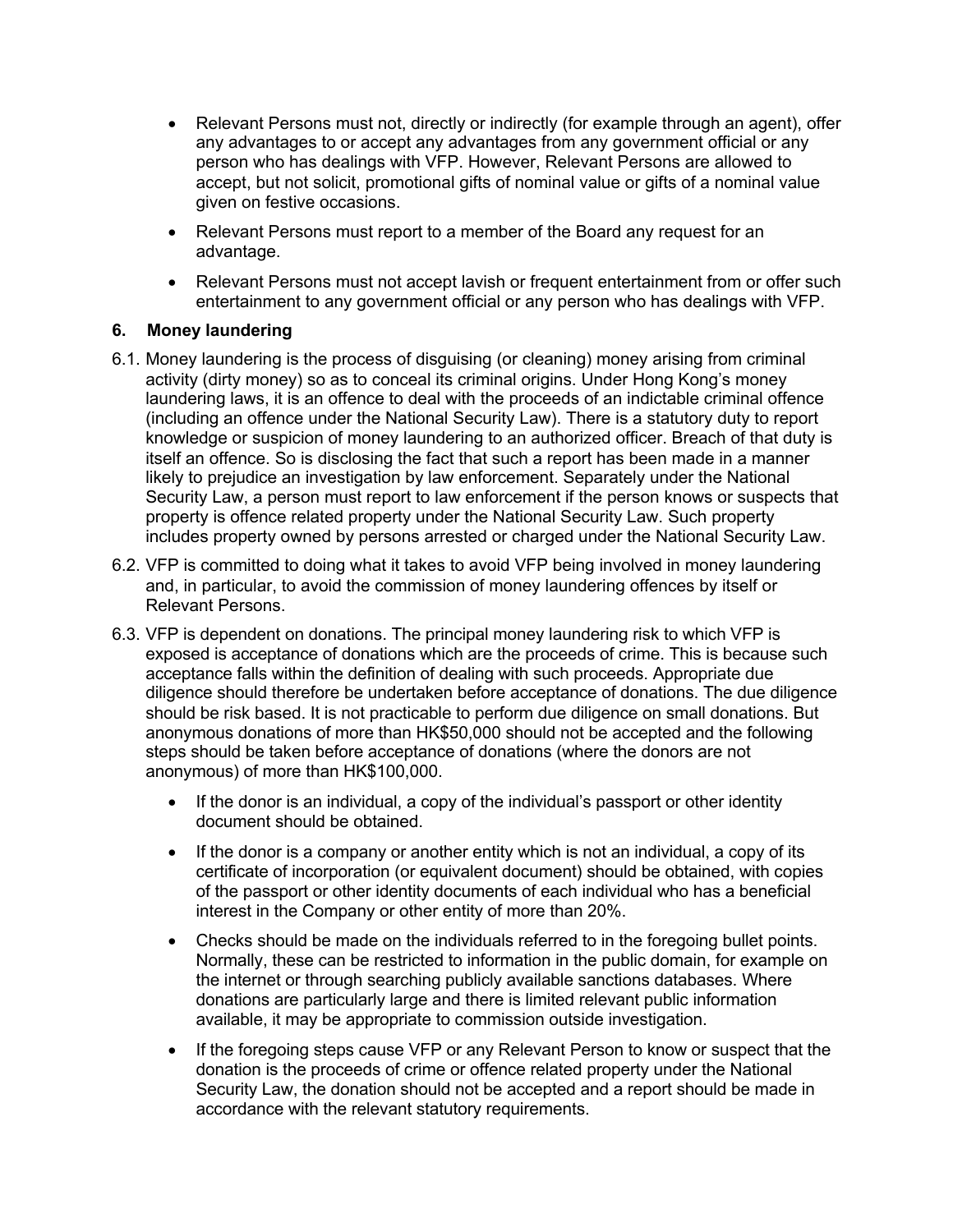- No due diligence need be done on donors which are well-known and reputable charitable institutions in Hong Kong. Examples would be The Hong Kong Jockey Club Charitable Trust, The Hong Kong Club Foundation, Beat Drugs Fund and the charitable arms of leading financial institutions and corporates in Hong Kong.
- Any decision to accept a donation of more than HK\$100,000 should be taken by the Board, which should take legal advice in any case of doubt.
- 6.4. It is also important that the funds of VFP should not be used for criminal purposes. Beneficiaries should therefore receive benefits by way of services or in kind, not in cash, and benefits in kind should not be convertible into cash.

## **7. Risk management and internal control**

- 7.1. The Board and Management are required to identify and analyse the risks to which VFP is subject and to determine how such risks should be addressed and mitigated.
- 7.2. The Board and Management are required to have in place a system of internal control designed to ensure that the objectives of VFP are achieved. The system should include financial and other reports, reviews of financial performance against budgets, controls (including segregation of duties) intended to check that transactions are properly authorized and carried out and physical controls over assets.

## **8. Records**

- 8.1. VFP is committed to keeping proper records and following sound accounting policies. All books, records, accounts, invoices and other documents must be created and maintained so as to reflect fairly and accurately and in reasonable detail the transactions which underlie them. All relevant expenses should be properly approved and recorded in the financial records.
- 8.2. Relevant Persons must not make false or misleading statements or other entries in financial records. Records may only be destroyed in accordance with established destruction schedules.

# **9. Confidentiality and privacy**

- 9.1. Relevant Persons must keep confidential the affairs of VFP and confidential information received about other persons, except (i) where disclosure is required by law or (ii) with the consent of the Board.
- 9.2. VFP and Relevant Persons must comply with applicable legal requirements relating to the collection, holding, processing, disclosure and use of personal data, in particular those in the Personal Data (Privacy) Ordinance. VFP must
	- tell individuals what personal data it collects, the purposes for which personal data is collected and used, and the persons to whom personal data may be transferred
	- only retain personal data for as long as necessary to fulfill the purposes for which it is collected
	- obtain specific consent before using personal data for direct marketing
	- provide a mechanism for individuals to access and correct their personal data
	- safeguard and secure all personal data.

## **10. Whistleblowing**

10.1. All Relevant Persons should report improprieties. Relevant Persons other than directors